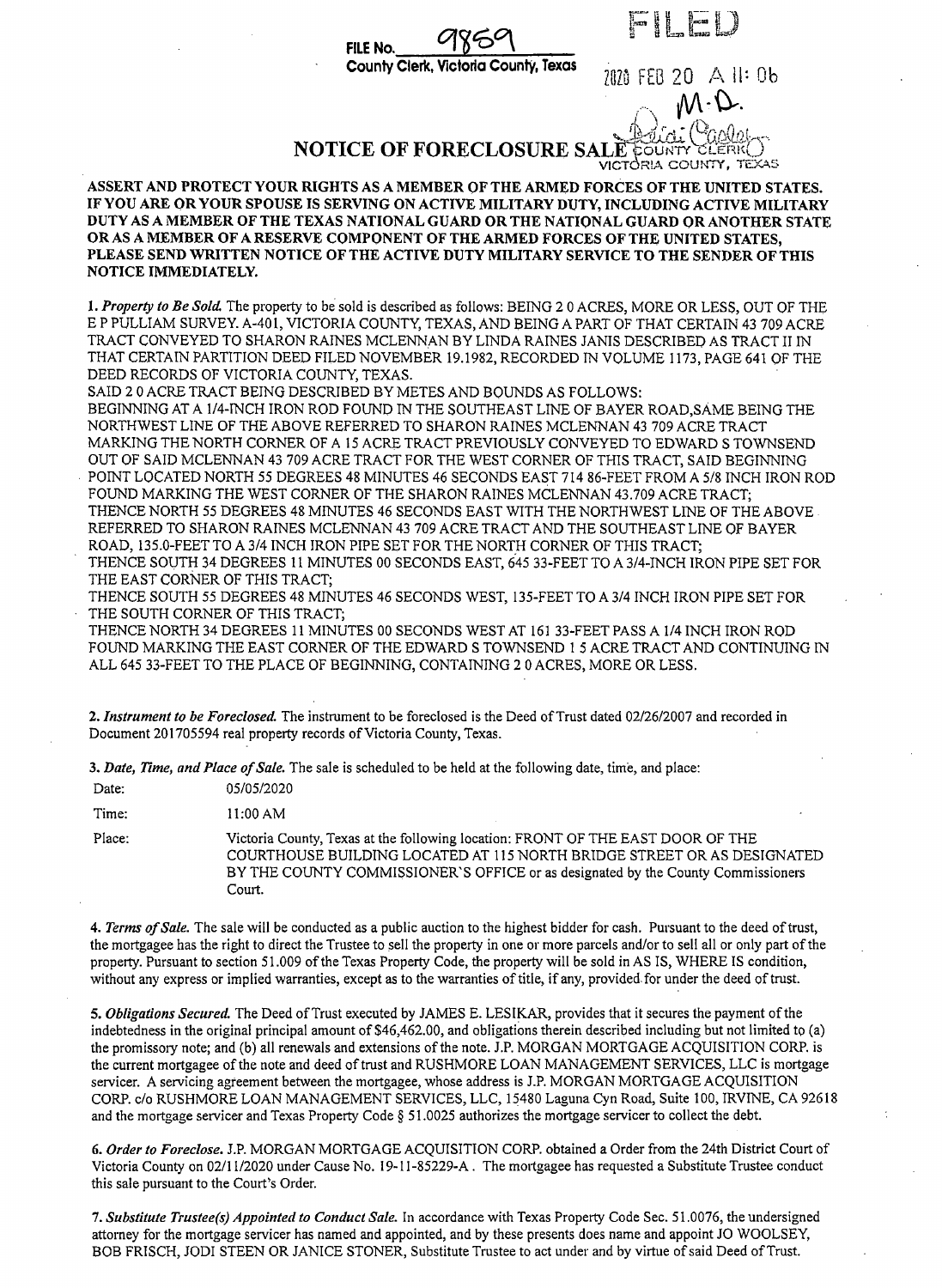Mackie Wolf Zientz & Mann, P.C. Brandon Wolf, Attorney at Law L. Keller Mackie, Attorney at Law Lori Liane Long, Attorney at Law Chelsea Schneider, Attorney at Law Ester Gonzales, Attorney at Law Parkway Office Center, Suite 900 14160 North Dallas Parkway Dallas, TX 75254

JOWOOLSEY, BOB FRIS<del>CIT</del>. JANICE JODI STEEN O**K STONER** c/o AVT Title Services, LLC 5177 Richmond Avenue Suite 1230 Houston, TX 77056

Certificate of Posting

whose address is c/o AVT Title Services, LLC, AVT Title Services, LLC, 5177 Richmond I am Avenue, Suite 1230, Houston, TX 77056. I declare under penalty of perjury that on I filed this Notice of Foreclosure Sale at the office of the Victoria County Clerk and caused it to be posted at the location directed by the Victoria County Commissioners Court.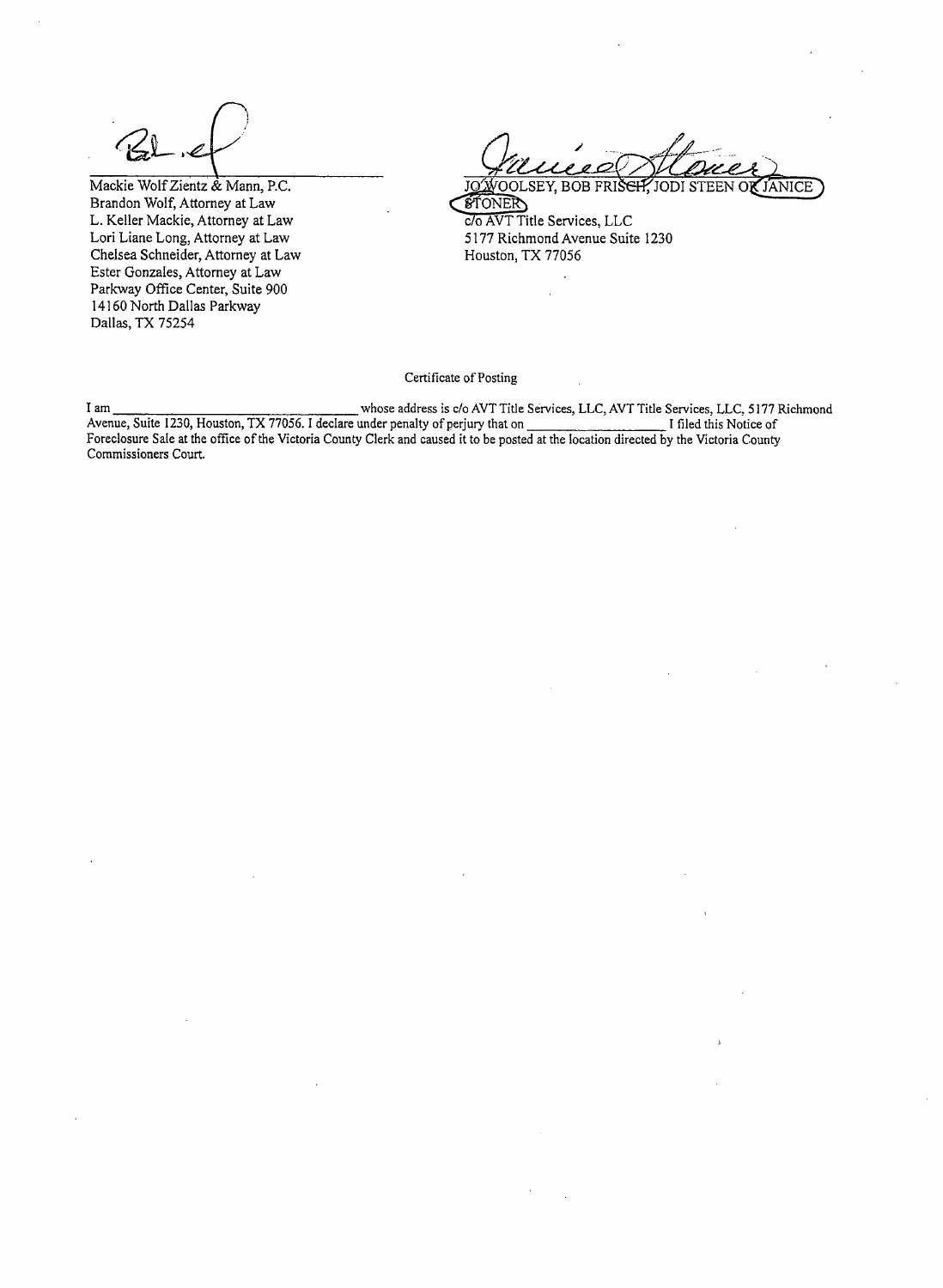FILE No. County Clerk, Victoria County, Texas

1201 E. COLORADO ST. VICTORIA, TX 77901

00000007635394

#### **NOTICE OF [SUBSTITUTE] TRUSTEE'S SALE**

Assert and protect your rights as a member of the armed forces of the United States. If you are or your spouse is serving on active military duty, including active military duty as a member of the Texas National Guard or the National Guard of another state or as a member of a reserve component of the armed forces of the United States, please send written notice of the active duty military service to the sender of this notice immediately.

#### 1. Date, Time, and Place of Sale.

Date: May 05, 2020

Time: The sale will begin at 11:00 AM or not later than three hours after that time.

- Place: AREA IN FRONT OF THE EAST DOOR OF THE VICTORIA COUNTY COURTHOUSE BUILDING LOCATED AT 115 N. BRIDGE STREET OR AS DESIGNATED BY THE COUNTY COMMISSIONERS or as designated by the county commissioners.
- 2. Terms of Sale. Cash.

3. Instrument to be Foreclosed. The Instrument to be foreclosed is the Deed of Trust or Contract Lien dated February 01, 2005 and recorded in Document CLERK'S FILE NO. 200501614; AS AFFECTED BY LOAN MODIFICATION AGREEMENT IN CLERK'S FILE NO. 201110025 real property records of VICTORIA County, Texas, with DOLORES DIANA RAMIREZ **AND** ADOLOFO RAMIREZ, grantor(s) and MORTGAGE ELECTRONIC **REGISTRATION** SYSTEMS, INC. ("MERS"), AS NOMINEE, mortgagee.

4. Obligations Secured. Deed of Trust or Contract Lien executed by DOLORES DIANA RAMIREZ AND ADOLOFO RAMIREZ, securing the payment of the indebtednesses in the original principal amount of \$56,217.00, and obligations therein described including but not limited to the promissory note and all modifications, renewals and extensions of the promissory note. BANK OF AMERICA, N.A. is the current mortgagee of the note and Deed of Trust or Contract Lien.

 $5.$ Property to Be Sold. The property to be sold is described in the attached Exhibit A.

6. Mortgage Servicer Information. The Mortgage Servicer is authorized to represent the Mortgagee by virtue of a servicing agreement with the Mortgagee. Pursuant to the Servicing Agreement and Texas Property Code § 51.0025, the Mortgage Servicer is authorized to collect the debt and to administer any resulting foreclosure of the lien securing the Property referenced above. CARRINGTON MORTGAGE SERVICES, LLC, as Mortgage Servicer, is representing the current mortgagee, whose address is:

c/o CARRINGTON MORTGAGE SERVICES, LLC 1600 SOUTH DOUGLASS ROAD **SUITE 200-A** ANAHEIM, CA 92806

FILED



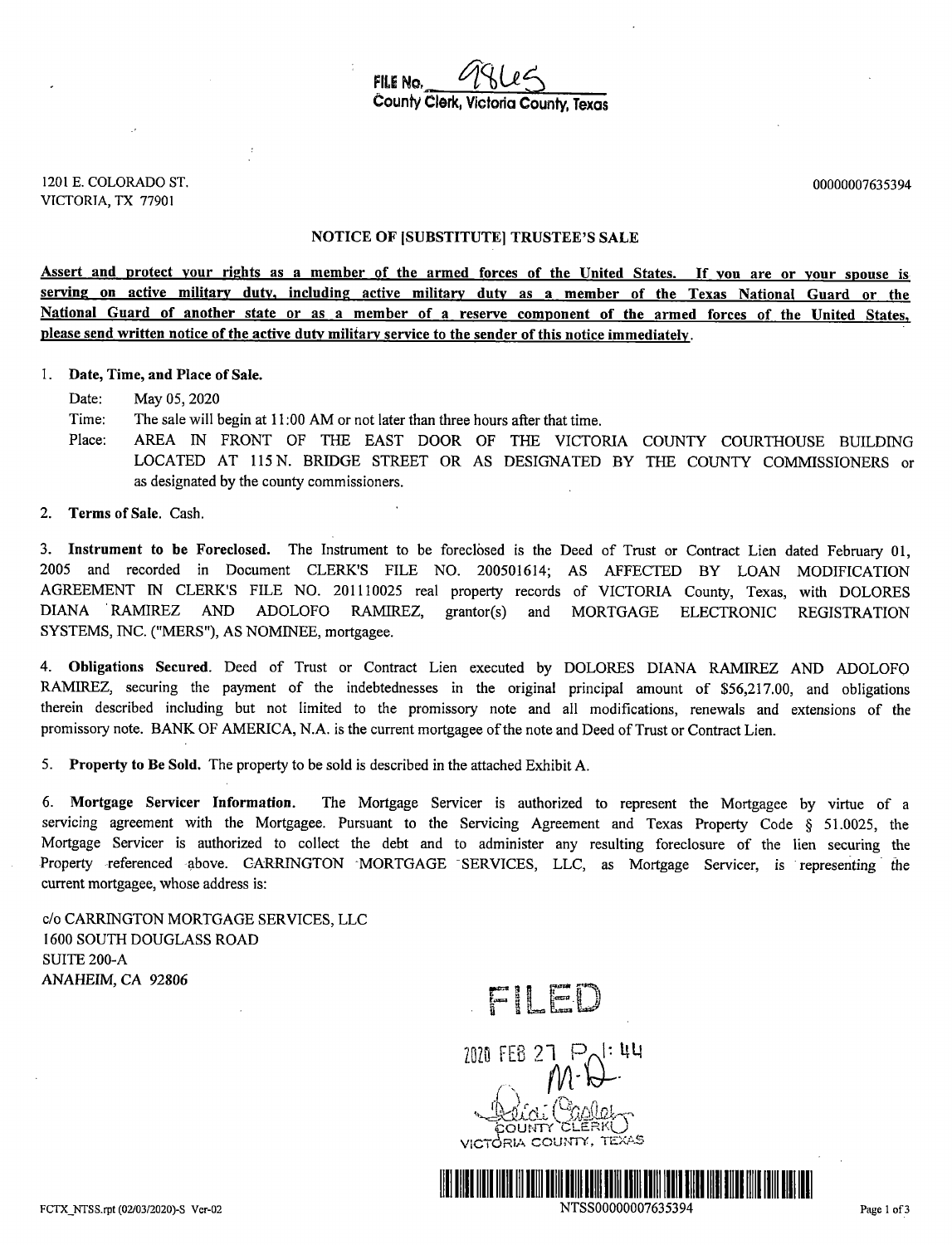## THIS INSTRUMENT APPOINTS THE SUBSTITUTE TRUSTEE(S) IDENTIFIED TO SELL THE PROPERTY DESCRIBED IN THE SECURITY INSTRUMENT IDENTIFIED IN THIS NOTICE OF SALE THE PERSON SIGNING THIS NOTICE IS THE ATTORNEY OR AUTHORIZED AGENT OF THE MORTGAGEE OR **MORTGAGE SERVICER.**

The undersigned as attorney for the mortgagee or mortgage servicer does herby remove the original trustee and all successor substitute trustees and appoints in their steed JO WOOLSEY, BOB FRISCH, JANICE STONER, JODI STEEN, ARNOLD MENDOZA, SANDRA MENDOZA, VICKI HAMMONDS, BARBARA SANDOVAL, MARTHA BOETA, RAMON PEREZ, GARRETT SANDERS, MEGAN YASSI, JOHN SISK, OR AMY ORTIZ whose address is c/o BARRETT DAFFIN FRAPPIER TURNER & ENGEL, LLP, 4004 Belt Line Road, Suite 100, Addison, Texas 75001-4320 as Substitute Trustee, who shall hereafter exercise all powers and duties set aside to the said original trustee under the said Deed of Trust; and, further does hereby request, authorize, and instruct said Substitute Trustee to conduct and direct the execution of remedies set aside to the beneficiary therein.

 $e \leq l$ 

Israel Saucedo

| <b>Certificate of Posting</b>                                                                               |      |      |       |  |  |  |  |                                                       |  |                       |  |
|-------------------------------------------------------------------------------------------------------------|------|------|-------|--|--|--|--|-------------------------------------------------------|--|-----------------------|--|
| My name is                                                                                                  |      |      | ۱۲ ده |  |  |  |  | and my address is c/o 4004 Belt Line Road, Suite 100, |  |                       |  |
| Addison, Texas 75001-4320. I declare under penalty of perjury that on $27$ $Feb$ 2020                       |      |      |       |  |  |  |  |                                                       |  | I filed at the office |  |
| of the VICTORIA County Clerk and capsed to be posted at the VICTORIA County courthouse this notice of sale. |      |      |       |  |  |  |  |                                                       |  |                       |  |
|                                                                                                             |      |      |       |  |  |  |  |                                                       |  |                       |  |
| Declarants Name:                                                                                            | 'Jah |      |       |  |  |  |  |                                                       |  |                       |  |
| Date:                                                                                                       |      | 2020 |       |  |  |  |  |                                                       |  |                       |  |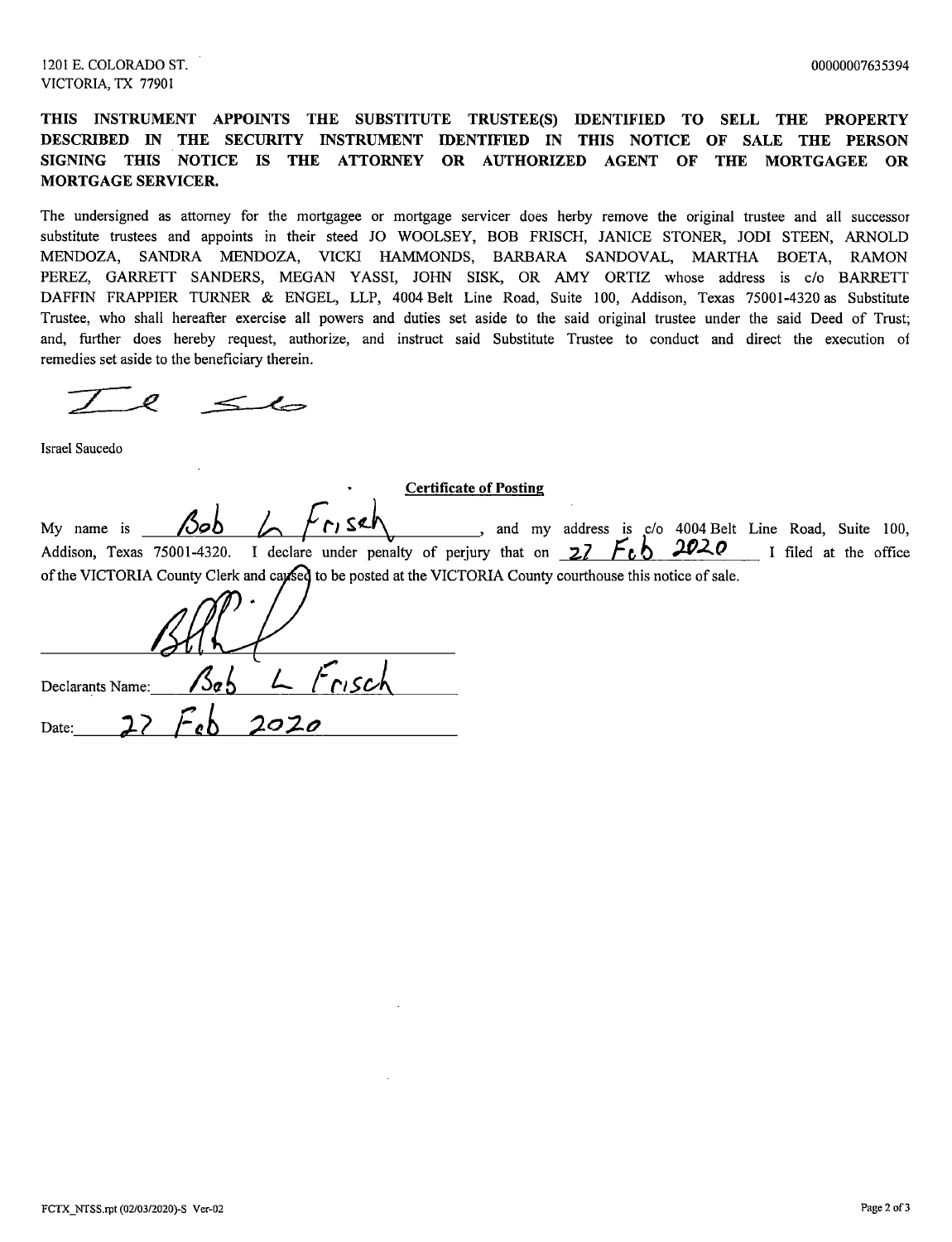$\sim 10$ 

 $\pm$ 

**VICTORIA** 

# EXHIBIT "A"

BEING LOT NUMBER FIVE (5), IN BLOCK NUMBER ONE HUNDRED TWENTY-FOUR (124), OF NORTH HEIGHTS ADDITION, AN ADDITION TO THE CITY OF VICTORIA, VICTORIA COUNTY, TEXAS, ACCORDING TO THE ESTABLISHED MAP AND PLAT OF SAID ADDITION OF RECORD IN VOLUME 1, PAGE 65 OF THE PLAT RECORDS OF VICTORIA COUNTY, TEXAS, TO WHICH REFERENCE IS HERE MADE FOR DESCRIPTIVE PURPOSES.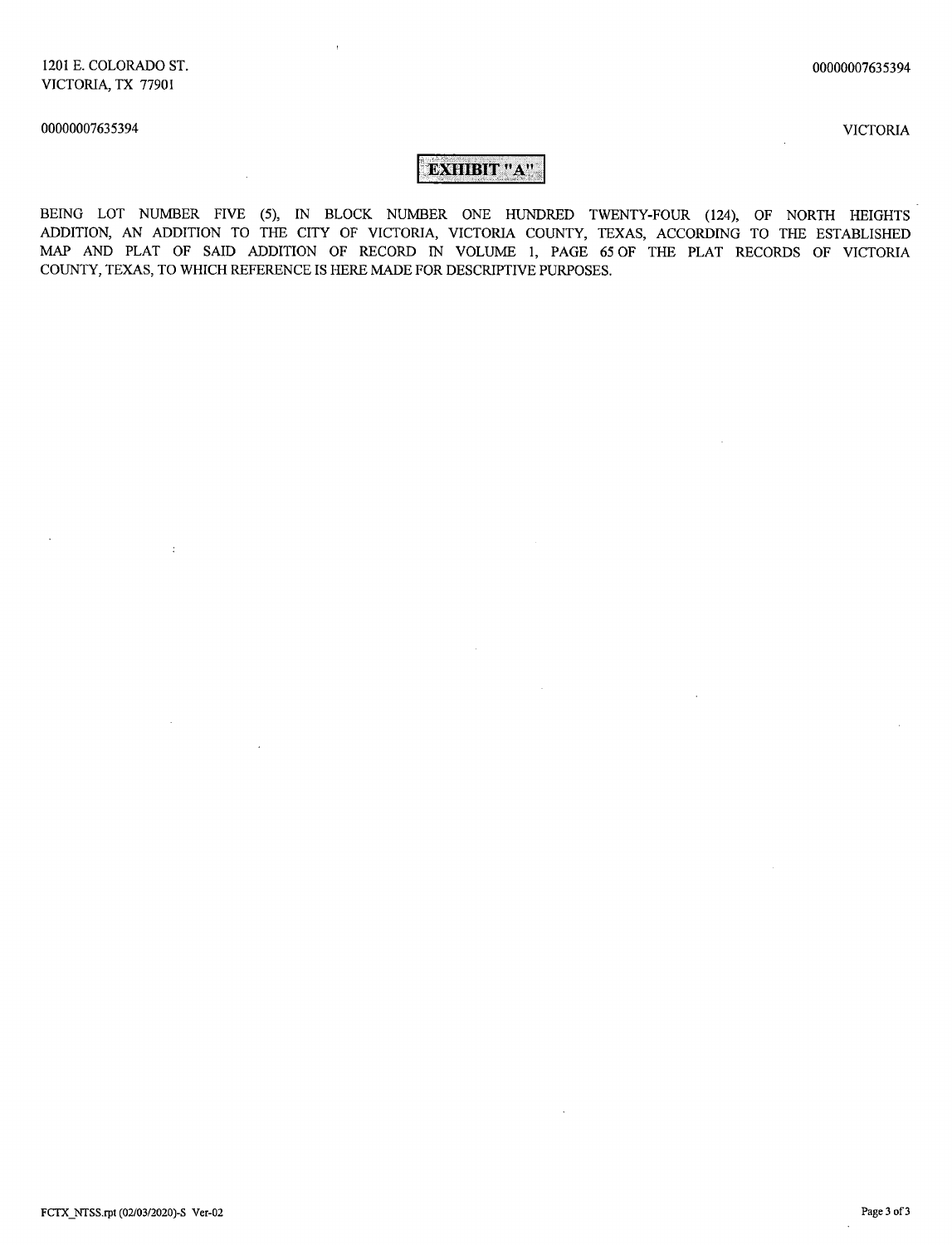

**404 SEQUOIA DRIVE** VICTORIA, TX 77904

 $\mathcal{L}_{\mathbf{a}}$ 

00000008875338

#### NOTICE OF [SUBSTITUTE] TRUSTEE'S SALE

Assert and protect your rights as a member of the armed forces of the United States. If you are or your spouse is serving on active military duty, including active military duty as a member of the Texas National Guard or the National Guard of another state or as a member of a reserve component of the armed forces of the United States, please send written notice of the active duty military service to the sender of this notice immediately.

#### 1. Date, Time, and Place of Sale.

Date: May 05, 2020

The sale will begin at 11:00 AM or not later than three hours after that time. Time:

Place: AREA IN FRONT OF THE EAST DOOR OF THE VICTORIA COUNTY COURTHOUSE BUILDING LOCATED AT 115 N. BRIDGE STREET OR AS DESIGNATED BY THE COUNTY COMMISSIONERS or as designated by the county commissioners.

Terms of Sale. Cash.  $2.$ 

3. Instrument to be Foreclosed. The Instrument to be foreclosed is the Deed of Trust or Contract Lien dated November 18, 2004 and recorded in Document CLERK'S FILE NO. 200415949; AS AFFECTED BY LOAN MODIFICATION AGREEMENT IN CLERK'S FILE NO. 201808751 real property records of VICTORIA County, Texas, with MIRNA RENDON, grantor(s) and MORTGAGE ELECTRONIC REGISTRATION SYSTEMS, INC. ("MERS") AS NOMINEE, mortgagee.

4. Obligations Secured. Deed of Trust or Contract Lien executed by MIRNA RENDON, securing the payment of the indebtednesses in the original principal amount of \$97,962.00, and obligations therein described including but not limited to the promissory note and all modifications, renewals and extensions of the promissory note. WELLS FARGO BANK, N.A. is the current mortgagee of the note and Deed of Trust or Contract Lien.

Property to Be Sold. The property to be sold is described in the attached Exhibit A.  $5<sub>1</sub>$ 

6. Mortgage Servicer Information. The Mortgage Servicer is authorized to represent the Mortgagee by virtue of a servicing agreement with the Mortgagee. Pursuant to the Servicing Agreement and Texas Property Code § 51.0025, the Mortgage Servicer is authorized to collect the debt and to administer any resulting foreclosure of the lien securing the Property referenced above. WELLS FARGO BANK, N.A., as Mortgage Servicer, is representing the current mortgagee, whose address is:

c/o WELLS FARGO BANK, N.A. 3476 STATEVIEW BLVD FORT MILL, SC 29715

FILED  $2020$  MAR  $-5$  A 10: 30

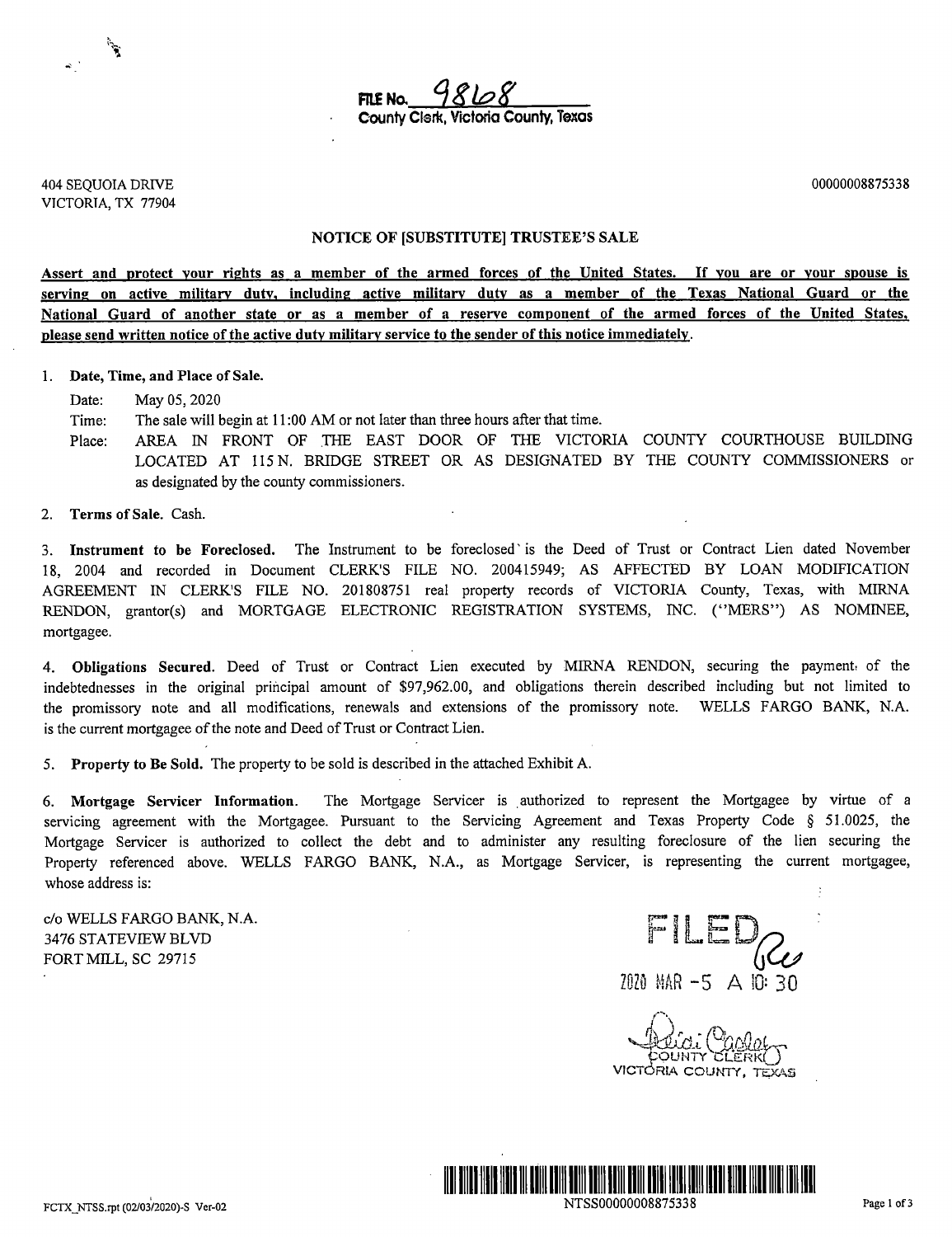# 404 SEOUOLA DRIVE VICTORIA, TX 77904

THIS INSTRUMENT APPOINTS THE SUBSTITUTE TRUSTEE(S) IDENTIFIED TO SELL THE PROPERTY DESCRIBED IN THE SECURITY INSTRUMENT IDENTIFIED IN THIS NOTICE OF SALE THE PERSON SIGNING THIS NOTICE IS THE ATTORNEY OR AUTHORIZED AGENT OF THE MORTGAGEE OR MORTGAGE SERVICER.

The undersigned as attorney for the mortgagee or mortgage servicer does herby remove the original trustee and all successor substitute trustees and appoints in their steed JO WOOLSEY, BOB FRISCH, JANICE STONER, JODI STEEN, ARNOLD MENDOZA, SANDRA MENDOZA, VICKI HAMMONDS, RAMON PEREZ, GARRETT SANDERS, MEGAN YASSI, JOHN SISK, OR AMY ORTIZ whose address is c/o BARRETT DAFFIN FRAPPIER TURNER & ENGEL, LLP, 4004 Belt Line Road, Suite 100, Addison, Texas 75001-4320 as Substitute Trustee, who shall hereafter exercise all powers and duties set aside to the said original trustee under the said Deed of Trust; and, further does hereby request, authorize, and instruct said Substitute Trustee to conduct and direct the execution of remedies set aside to the beneficiary therein.

 $\leq$ 

Israel Saucedo

#### **Certificate of Posting**

My name is , and my address is c/o 4004 Belt Line Road, Suite 100, Addison, Texas 75001-4320. I declare under penalty of perjury that on Theorem and The I filed at the office of the VICTORIA County Clerk and caused to be posted at the VICTORIA County courthouse this notice of sale.

Declarants Name:

Date: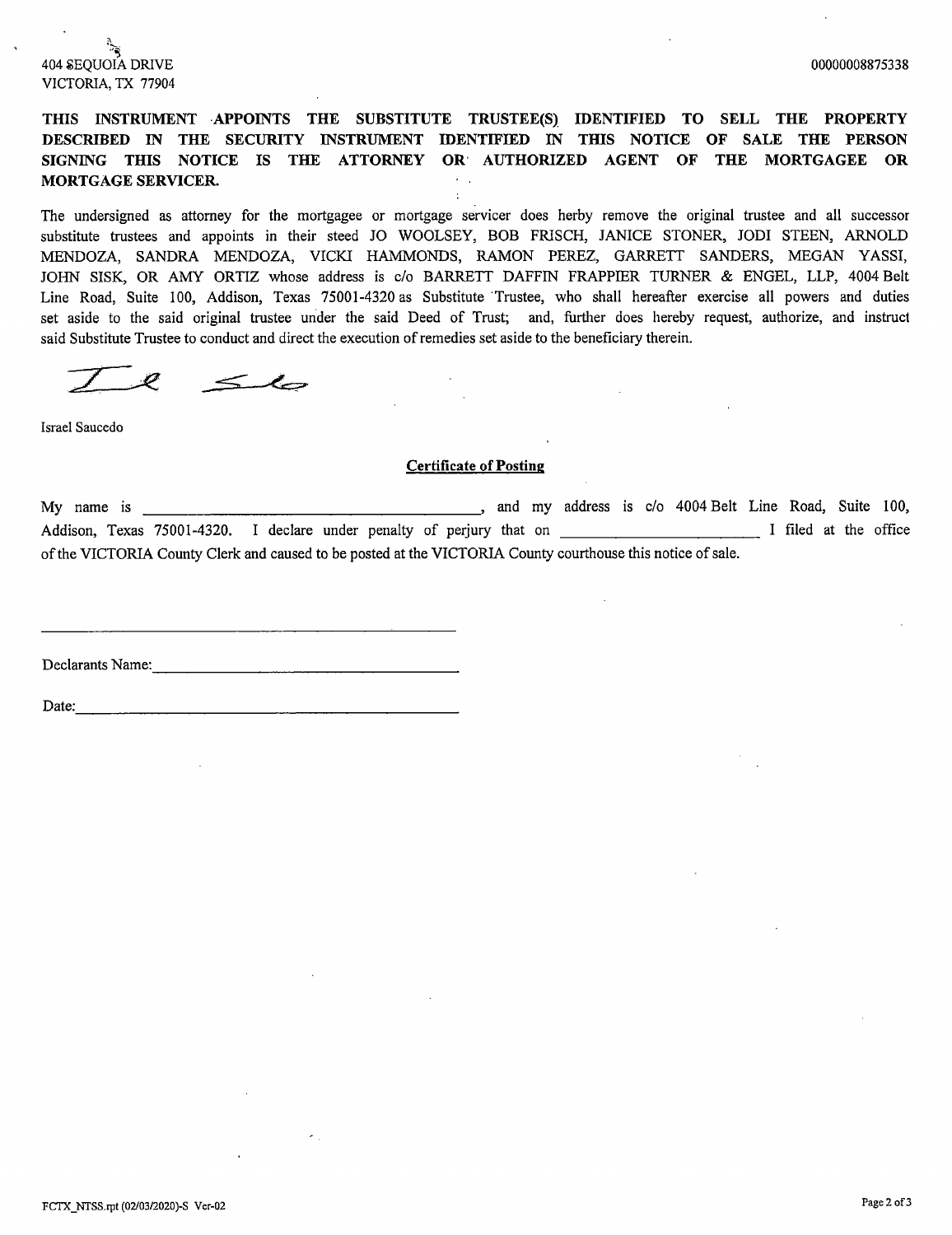**VICTORIA** 

#### 00000008875338

# EXHIBIT "A":

BEING LOT NO. SEVENTEEN (17), IN BLOCK NO. THREE (3), OF PARKSTONE SUBDIVISION, PHASE I, A SUBDIVISION IN THE CITY OF VICTORIA COUNTY, TEXAS, ACCORDING TO THE ESTABLISHED MAP AND PLAT OF SAID SUBDIVISION OF RECORD IN VOLUME 8, PAGES 105 A & B OF THE MAP AND PLAT RECORDS OF VICTORIA COUNTY, TEXAS, REFERENCE TO WHICH IS HEREMADE FOR ALL PURPOSES.

 $\mathbb{R}^2$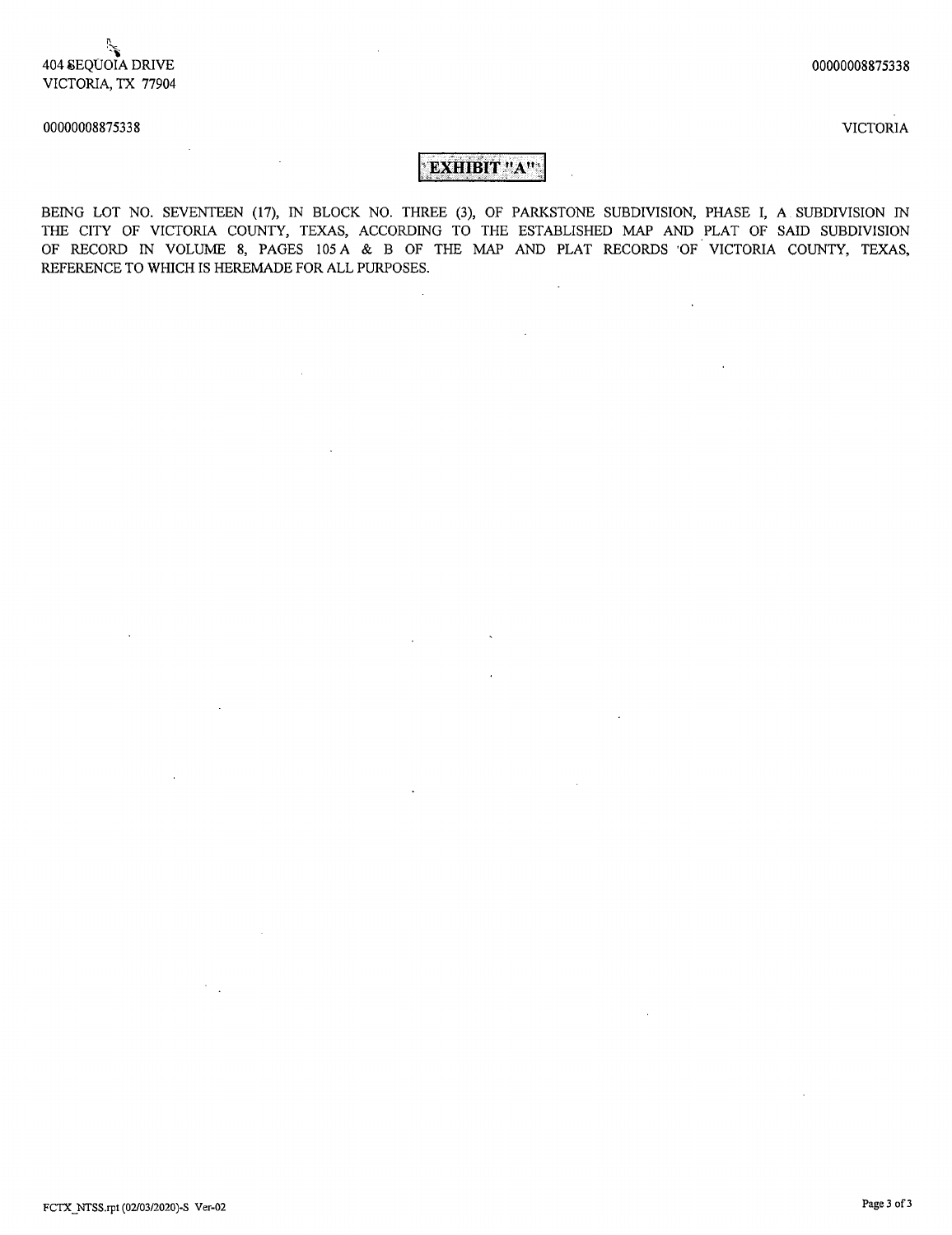**FILE No** County Clerk, Victoria 'õuntv. Texos

12: 40 2020 HAR VICTORIA COUNTY.

FII FI

00000008900854

501 KING ARTHUR ST VICTORIA, TX 77904

## NOTICE OF [SUBSTITUTE] TRUSTEE'S SALE

Assert and protect your rights as a member of the armed forces of the United States. If you are or your spouse is serving on active military duty, including active military duty as a member of the Texas National Guard or the National Guard of another state or as a member of a reserve component of the armed forces of the United States, please send written notice of the active duty military service to the sender of this notice immediately.

1. Date, Time, and Place of Sale.

May 05, 2020 Date:

The sale will begin at 11:00 AM or not later than three hours after that time. Time:

AREA IN FRONT OF THE EAST DOOR OF THE VICTORIA COUNTY COURTHOUSE BUILDING Place: LOCATED AT 115 N. BRIDGE STREET OR AS DESIGNATED BY THE COUNTY COMMISSIONERS or as designated by the county commissioners.

2. Terms of Sale. Cash.

3. Instrument to be Foreclosed. The Instrument to be foreclosed is the Deed of Trust or Contract Lien dated March 15, 2007 and recorded in Document CLERK'S FILE NO. 200703405 real property records of VICTORIA County, Texas, with LARRY G HAMILTON AND STEPHANIE HAMILTON, grantor(s) and MORTGAGE ELECTRONIC REGISTRATION SYSTEMS. INC. ("MERS") AS NOMINEE, mortgagee.

4. Obligations Secured. Deed of Trust or Contract Lien executed by LARRY G HAMILTON AND STEPHANIE HAMILTON, securing the payment of the indebtednesses in the original principal amount of \$112,000.00, and obligations therein described including but not limited to the promissory note and all modifications, renewals and extensions of the promissory note. U.S. BANK NATIONAL ASSOCIATION, NOT IN ITS INDIVIDUAL CAPACITY BUT SOLELY AS TRUSTEE FOR MERRILL LYNCH FIRST FRANKLIN MORTGAGE LOAN TRUST, MORTGAGE LOAN ASSET-BACKED CERTIFICATES, SERIES 2007-2 is the current mortgagee of the note and Deed of Trust or Contract Lien.

5. Property to Be Sold. The property to be sold is described in the attached Exhibit A.

6. Mortgage Servicer Information. The Mortgage Servicer is authorized to represent the Mortgagee by virtue of a servicing agreement with the Mortgagee. Pursuant to the Servicing Agreement and Texas Property Code § 51.0025, the Mortgage Servicer is authorized to collect the debt and to administer any resulting foreclosure of the lien securing the Property referenced above. NATIONSTAR MORTGAGE LLC D/B/A MR. COOPER, as Mortgage Servicer, is representing the current mortgagee, whose address is:

c/o NATIONSTAR MORTGAGE LLC D/B/A MR. COOPER 8950 CYPRESS WATERS BLVD. COPPELL, TX 75019

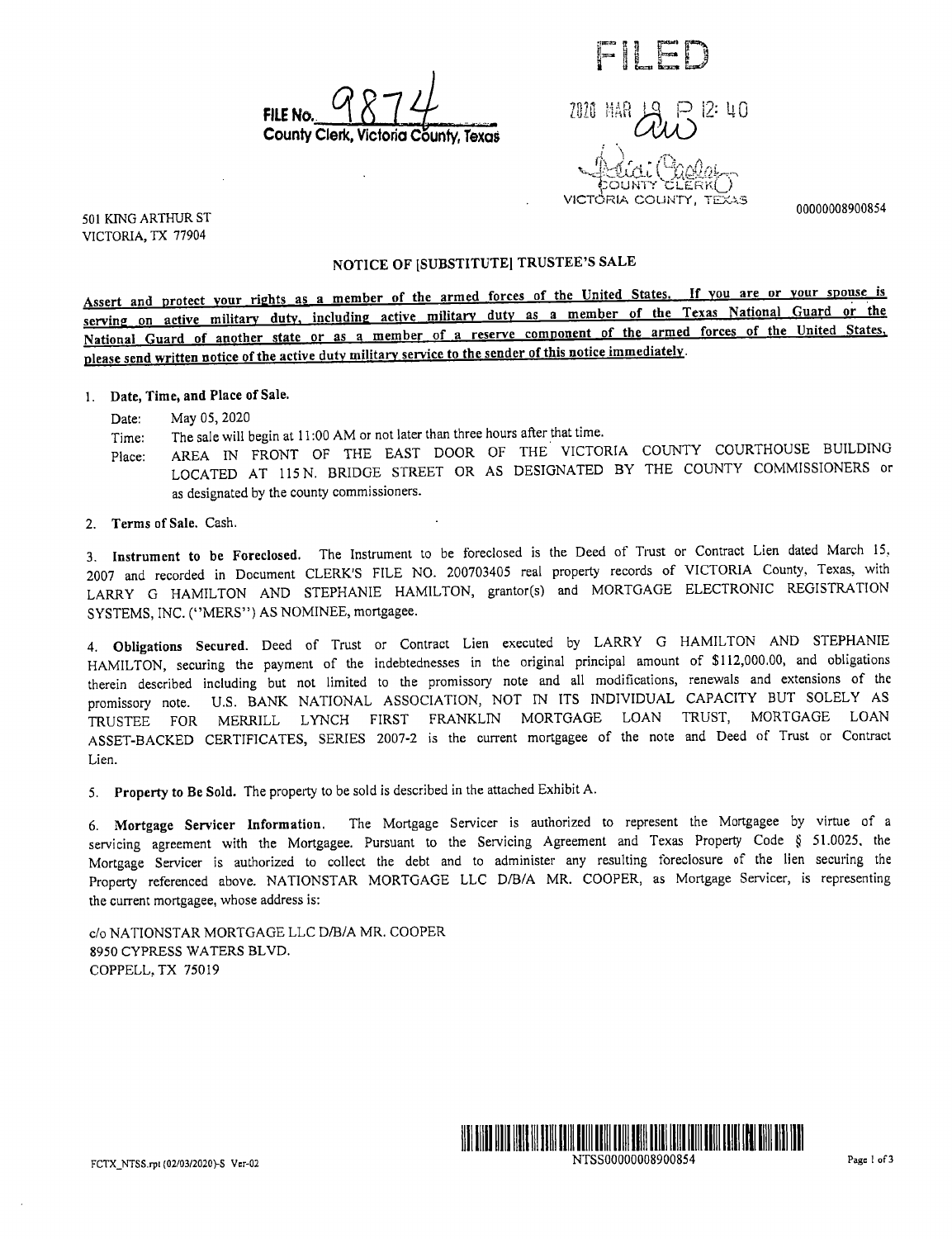501 KING ARTHUR ST VICTORIA, TX 77904

THIS INSTRUMENT APPOINTS THE SUBSTITUTE TRUSTEE(S) IDENTIFIED TO SELL THE PROPERTY DESCRIBED IN THE SECURITY INSTRUMENT IDENTIFIED IN THIS NOTICE OF SALE THE PERSON SIGNING THIS NOTICE IS THE ATTORNEY OR AUTHORIZED AGENT OF THE MORTGAGEE OR MORTGAGE SERVICER.

The undersigned as attorney for the mortgagee or mortgage servicer does herby remove the original trustee and all successor substitute trustees and appoints in their steed JO WOOLSEY, BOB FRISCH, ARNOLD MENDOZA, SANDRA MENDOZA, VICKI HAMMONDS, JODI STEEN OR ALEXIS MENDOZA, SUSANA SANDOVAL, ELIZABETH ANDERSON whose address is c/o BARRETT DAFFIN FRAPPIER TURNER & ENGEL, LLP, 4004 Belt Line Road, Suite 100, Addison, Texas 75001-4320 as Substitute Trustee, who shall hereafter exercise all powers and duties set aside to the said original trustee under the said Deed of Trust; and, further does hereby request, authorize, and instruct said Substitute Trustee to conduct and direct the execution of remedies set aside to the beneficiary therein.

 $\leq$ Ø

Israel Saucedo

 $\mathcal{L}$ 

#### **Certificate of Posting**

| My name is                                                                                                  |  |                                                                       |  |  |  |  |  |  |  |  | and my address is c/o 4004 Belt Line Road, Suite 100, |                       |  |  |
|-------------------------------------------------------------------------------------------------------------|--|-----------------------------------------------------------------------|--|--|--|--|--|--|--|--|-------------------------------------------------------|-----------------------|--|--|
|                                                                                                             |  | Addison, Texas 75001-4320. I declare under penalty of periury that on |  |  |  |  |  |  |  |  |                                                       | I filed at the office |  |  |
| of the VICTORIA County Clerk and caused to be posted at the VICTORIA County courthouse this notice of sale. |  |                                                                       |  |  |  |  |  |  |  |  |                                                       |                       |  |  |

Declarants Name:

Date:  $\frac{1}{2}$  Date:  $\frac{1}{2}$   $\frac{1}{2}$   $\frac{1}{2}$   $\frac{1}{2}$   $\frac{1}{2}$   $\frac{1}{2}$   $\frac{1}{2}$   $\frac{1}{2}$   $\frac{1}{2}$   $\frac{1}{2}$   $\frac{1}{2}$   $\frac{1}{2}$   $\frac{1}{2}$   $\frac{1}{2}$   $\frac{1}{2}$   $\frac{1}{2}$   $\frac{1}{2}$   $\frac{1}{2}$   $\frac{1}{2}$   $\frac{1}{2}$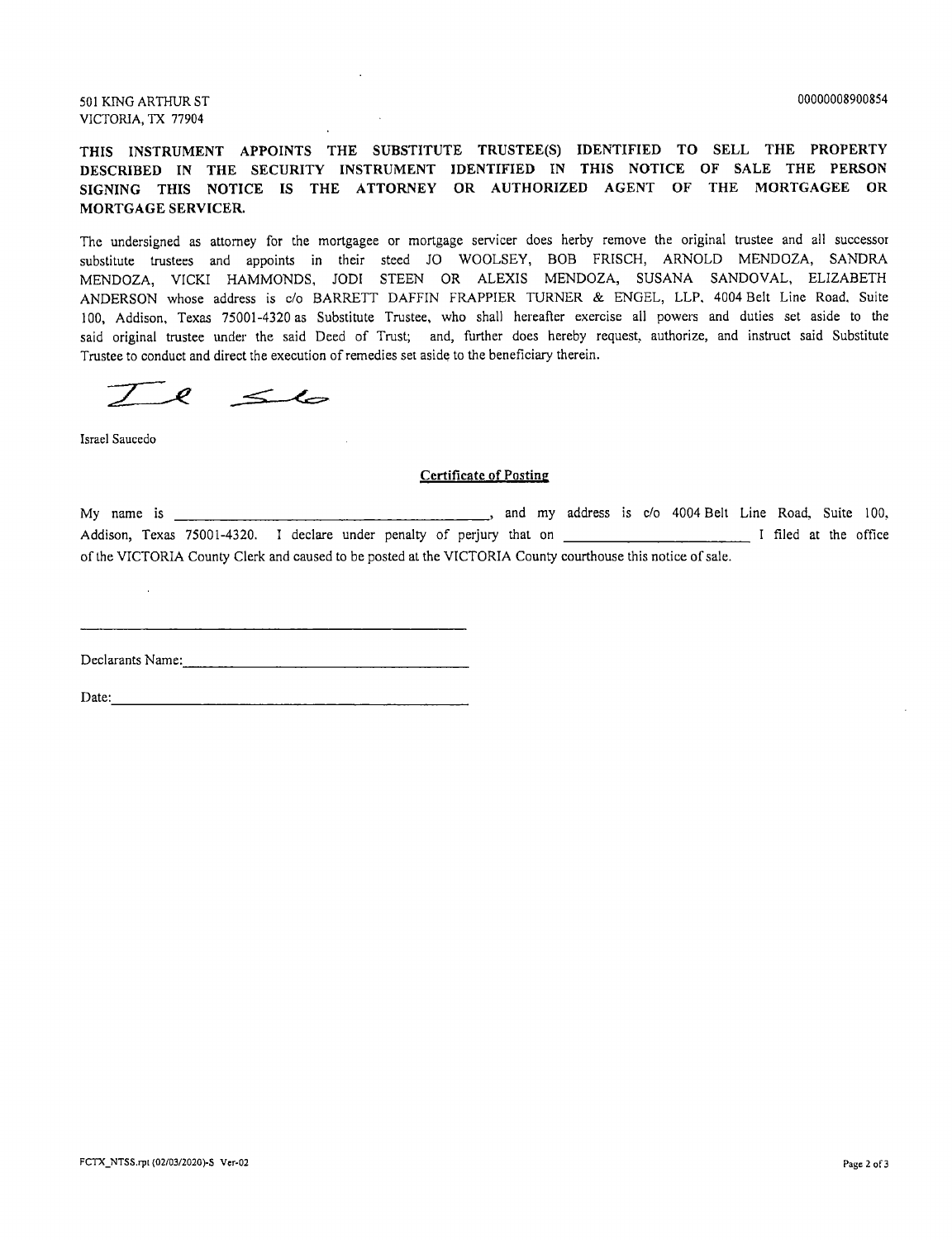00000008900854

#### 00000008900854

 $\ddot{\phantom{a}}$ 

**VICTORIA** 

# БХНВИТА.

 $\ddot{\phantom{a}}$ 

 $\mathcal{L}$ 

 $\hat{\mathbf{v}}$ 

 $\hat{\mathbf{r}}$ 

BEING LOT NUMBER SEVEN (7), IN BLOCK NUMBER SIX (6), OF CASTLE HILL WEST, SECTION I, AN ADDITION TO THE CITY OF VICTORIA, VICTORIA COUNTY, TEXAS, ACCORDING TO THE ESTABLISHED MAP AND PLAT OF RECORD IN VOLUME 4, PAGE 63, OF THE PLAT RECORDS OF VICTORIA COUNTY, TEXAS.  $\frac{1}{\sqrt{2}}$ 

 $\bar{z}$